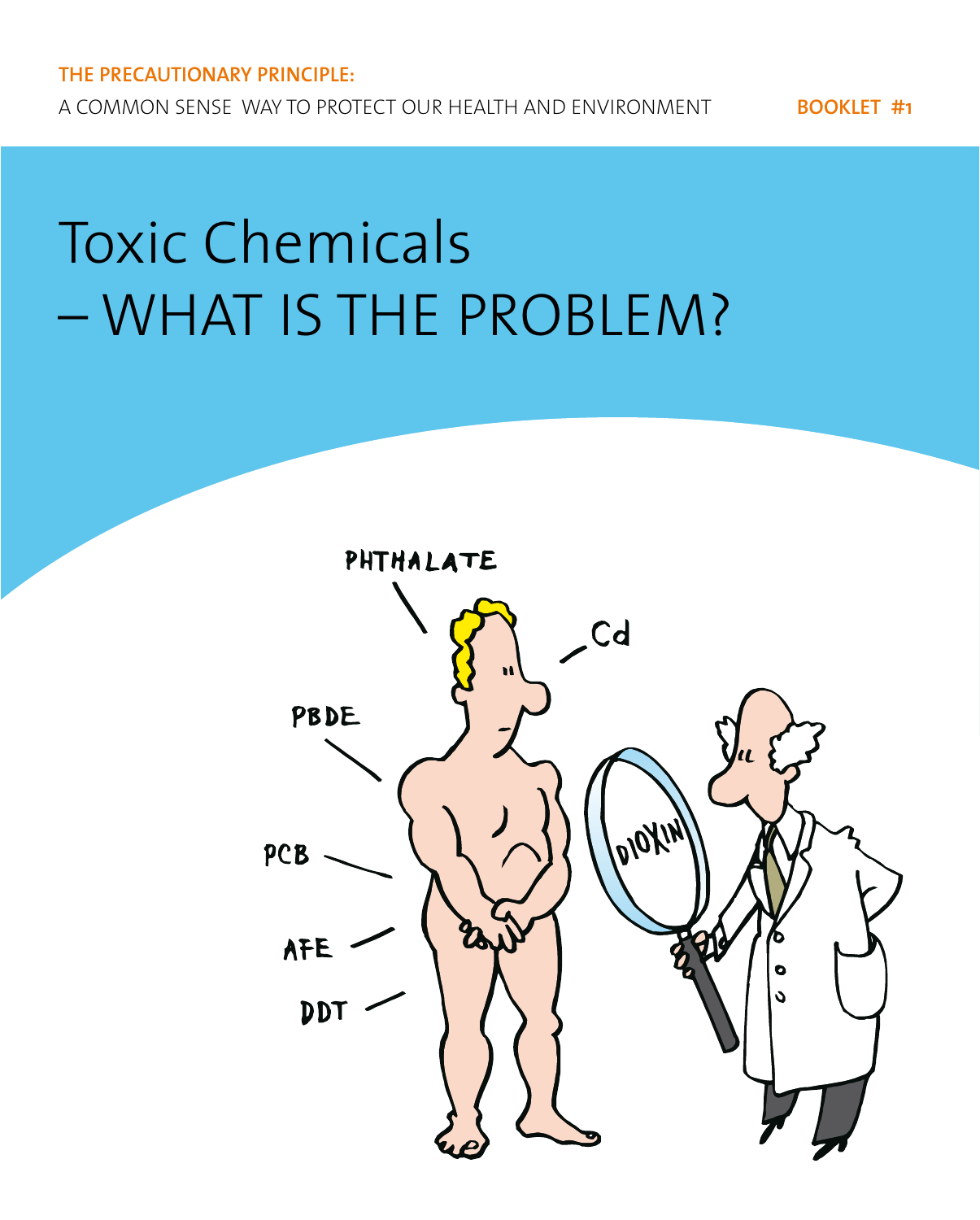# **Contents**

| Introduction                                | $\overline{3}$ |
|---------------------------------------------|----------------|
| Chemicals in large numbers                  | 4              |
| The trespass to humans and wildlife         | 5              |
| A short history of chemical MA              | 7              |
| A constant lack of data                     | 8              |
| Getting to know the risks                   | 9              |
| <b>* Risk Assessment</b>                    | 9              |
| * Using "real life data" to calculate risks | 10             |
| * Using animal test data for human effects  | 10             |
| * Danger of not detecting an increased risk | 11             |
| * Non-animal tests - a solution?            | 12             |
| Problems to interpret data                  | 12             |
| Who has the burden of proof?                | 13             |
| Lessons to be learned                       | 14             |
| Health and economic costs of inaction       | 15             |
| <b>Finding solutions</b>                    | 17             |
| <b>Further reading</b>                      | 18             |
| <b>References</b>                           | 18             |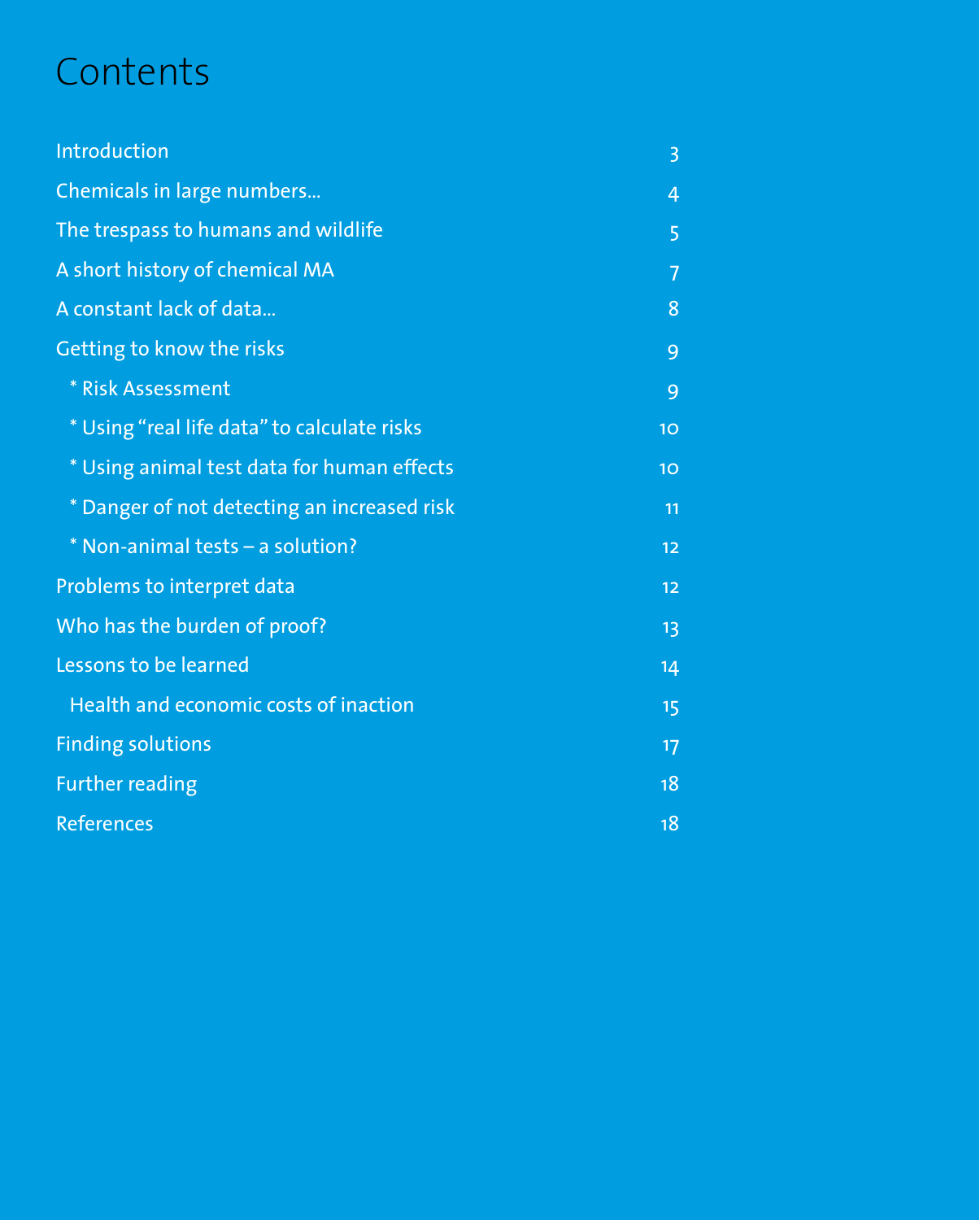### *Introduction*

*Chemicals are immensely useful in our daily life, from medicine to agriculture to construction of homes. Innovations of chemicals have been a key factor of today's welfare in the industrialised world. As a result, the use of chemicals has grown exponentially over the past half century.*

*Unfortunately, this development is not without severe problems. Chemicals pose a major threat to workers' health on many work places. The use of pesticides causes severe poisonings and even deaths in some parts of the world. Chemicals used in consumer products, agriculture, and industry eventually end up in the environment and in the bodies of people and wildlife. Some chemicals persist for long periods in the environment. Others break down rapidly to other molecules with characteristics that differ from the original chemical. Chemicals can interact with each other and with substances that occur naturally in the environment or in our bodies. They can be transported along complicated pathways through the environment.* 

*At each stage from manufacture to disposal of a product, chemicals may enter the environment by contaminating air, water, sediments, or soil.1 Some chemicals can cause illnesses and disabilities in humans and animals.*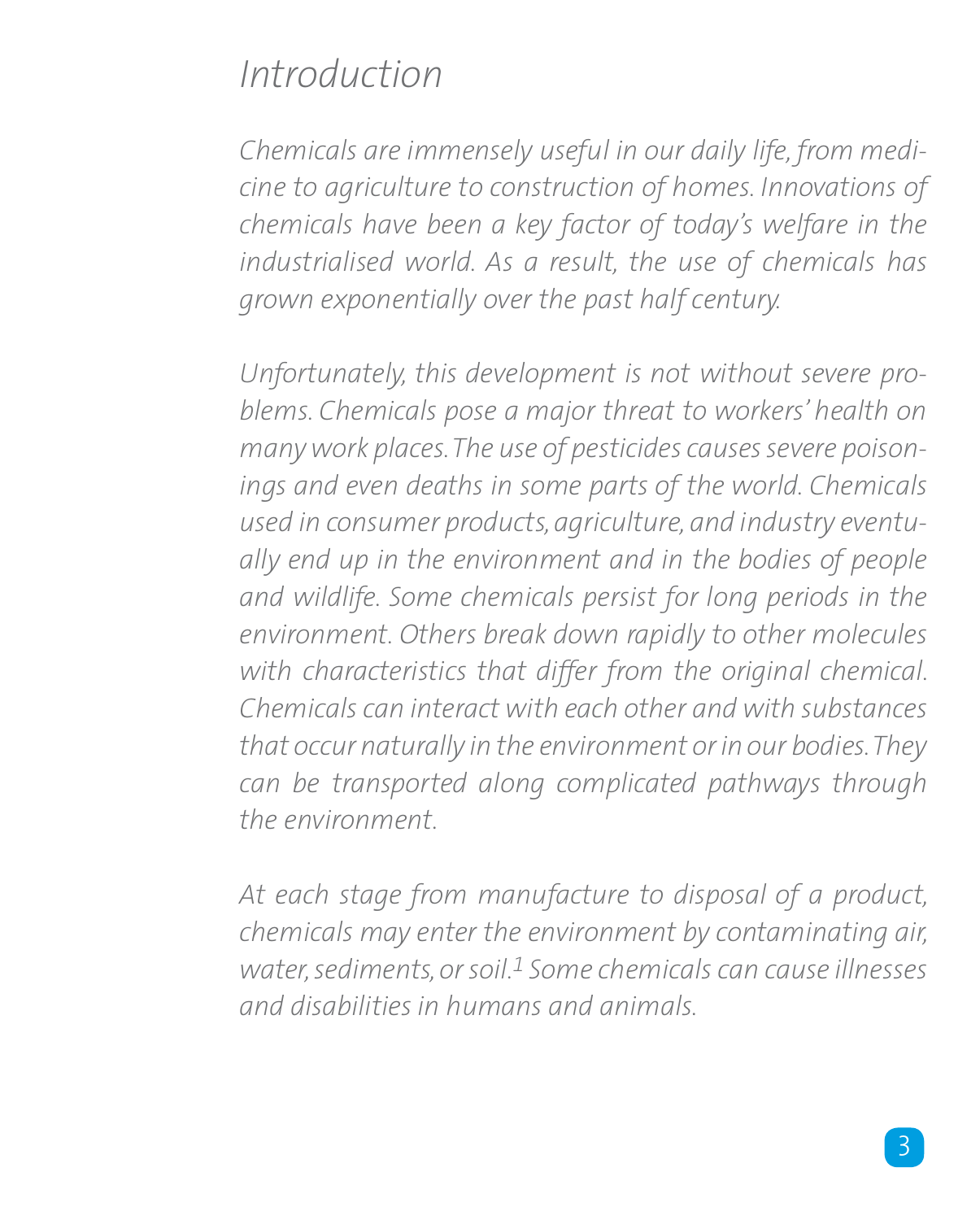*To exemplify with one well known substance: Lead. This heavy metal has been recognized as a poison since the 19th century. By the 1930s, most medical and scientific experts agreed that lead was harmful to both children and adults, although there were still many questions about the exact nature of the damage. Despite this knowledge, lead was used in paint and in gasoline, exposing everyone to this potent toxic chemical. We now know that lead damages the brain, lowering IQ and causing learning disabilities and behavioural problems. Research on exposed children has shown that lead can damage the brain of a fetus, infant or child at extremely low levels.2 Millions of children have suffered and continue to suffer the consequences of lead exposure.*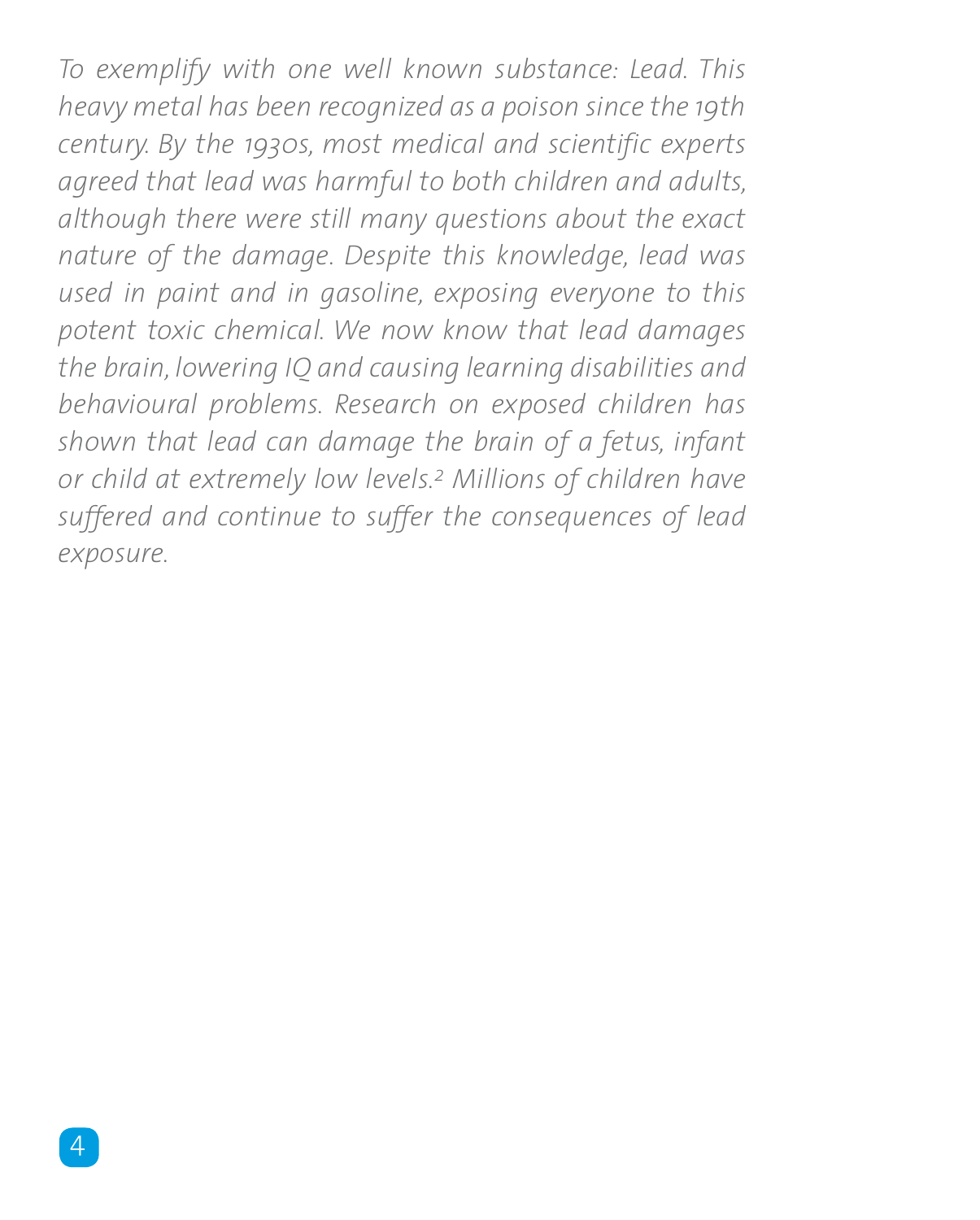### Chemicals in large numbers…

The problem of lead exposure and risk has been scrutinized and researched for decades. Much less is known about other chemicals. Despite our impressive scientific capacity to develop new and useful chemicals, we still lack a good system to ensure that chemicals can be used without harm.

We are constantly being exposed to a large number of chemicals. About 70 000 chemicals are currently in commercial use in the European Union. About 2 500 of them are produced or imported in quantities over 1 000 tonnes per year. Some 30 000 substances are marketed in volumes exceeding 1 tonne per year (per manufacturer).3 The number of chemical products (mixtures of chemicals) is unknown, but certainly orders of magnitude higher.

### The trespass to humans and wildlife

Tests of human blood and tissues show that people's bodies are contaminated with a range of industrial chemicals. Many of these are known to be harmful. Others have unknown health effects.

Blood from volunteers have been tested in various studies<sup>5</sup>, and shows that each person's blood contains multiple industrial chemicals. In fact, more than 100 such chemicals have been found in people's blood, urine, and body tissues. One study tested chemical levels in the blood of three generations (grandmother, mother, and daughter)

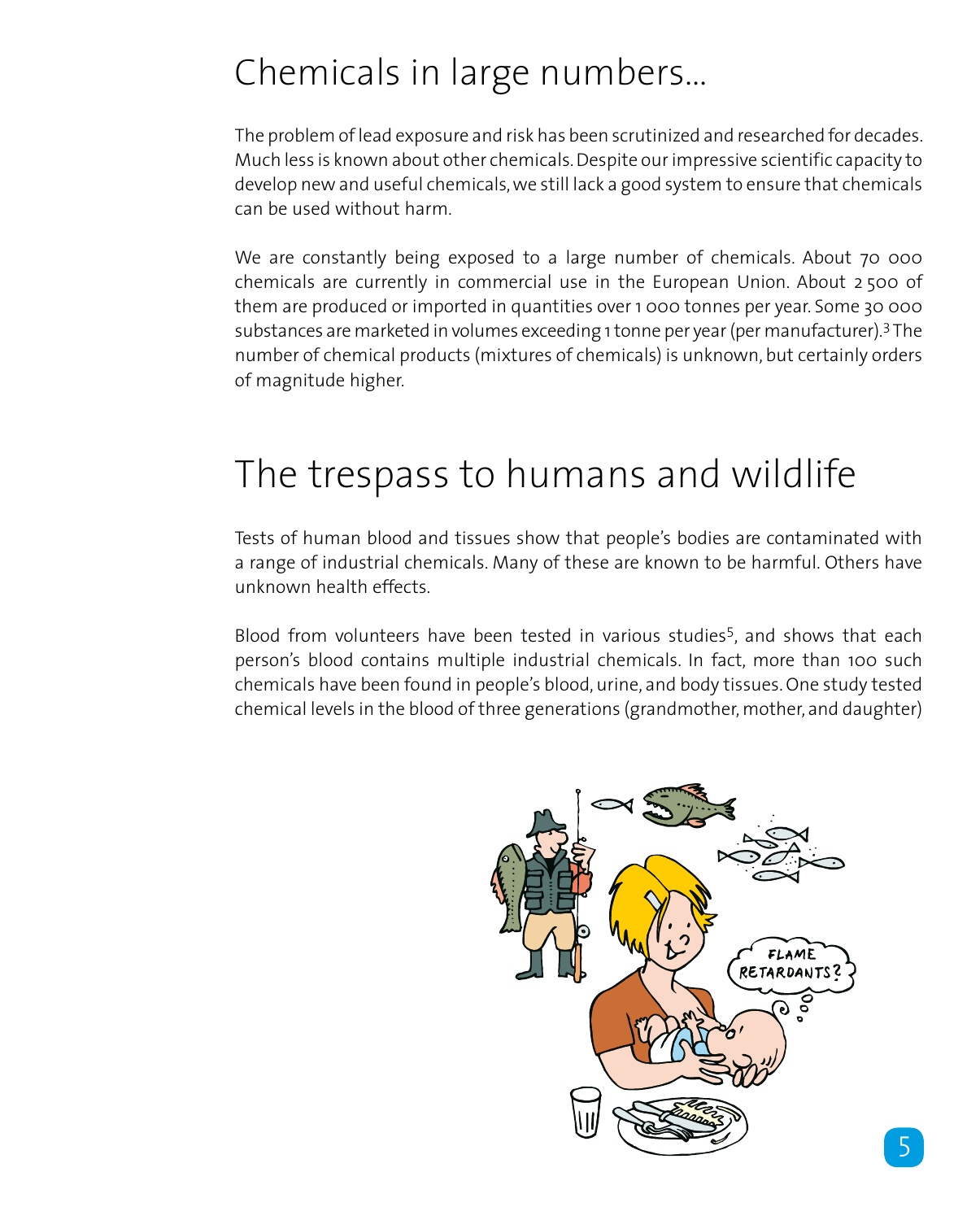in families from twelve European countries. The study showed significant levels of toxic chemicals in all the study participants. The study also showed that some children had even higher exposures to some chemicals than their parents or grandparents.<sup>6</sup>

Children's exposure to chemicals is a cause for particular concern because they are more vulnerable than adults to the effects of many toxic chemicals. Their greater vulnerability is in part because of their smaller size and different metabolisms. Children breathe more air, drink more water, and eat more food than adults per unit of body weight. Thus, for a given level of contamination, a child's exposure may be greater than an adult's. Children are also at risk because of their habits. Children are more likely to put objects into their mouths, to put their hands in their mouths, and thus ingest contaminants in the environment around them. In addition, children's organ systems are developing rapidly. A small toxic exposure during a critical period of organ development can create life-long, irreversible damage.

Industrial chemicals have also been found in the umbilical cord blood of newborn babies.7 This means that when a pregnant mother is exposed to a toxic chemical, the developing fetus is likely to be exposed as well. Babies also receive chemicals through breast milk.

| Some Health and Environmental Effects of Chemicals <sup>8</sup>                     | <b>FACT BOX</b> |
|-------------------------------------------------------------------------------------|-----------------|
| Chemicals can cause a wide range of health problems in people.<br>Examples include: |                 |
| $\cdot$ Cancer                                                                      |                 |
| • Cardiovascular diseases                                                           |                 |
| • Respiratory diseases                                                              |                 |
| • Allergies and hypersensitivities                                                  |                 |
| • Reproductive disorders                                                            |                 |
| • Developmental disorders                                                           |                 |
| • Nervous system disorders                                                          |                 |
| Chemicals can also cause harm to wildlife. Examples include:                        |                 |
| • Eggshell thinning in some bird species                                            |                 |
| • Reproductive problems in seals, otters, mink, osprey, eagles, and salmon          |                 |
| • Spine malformations in some fish.                                                 |                 |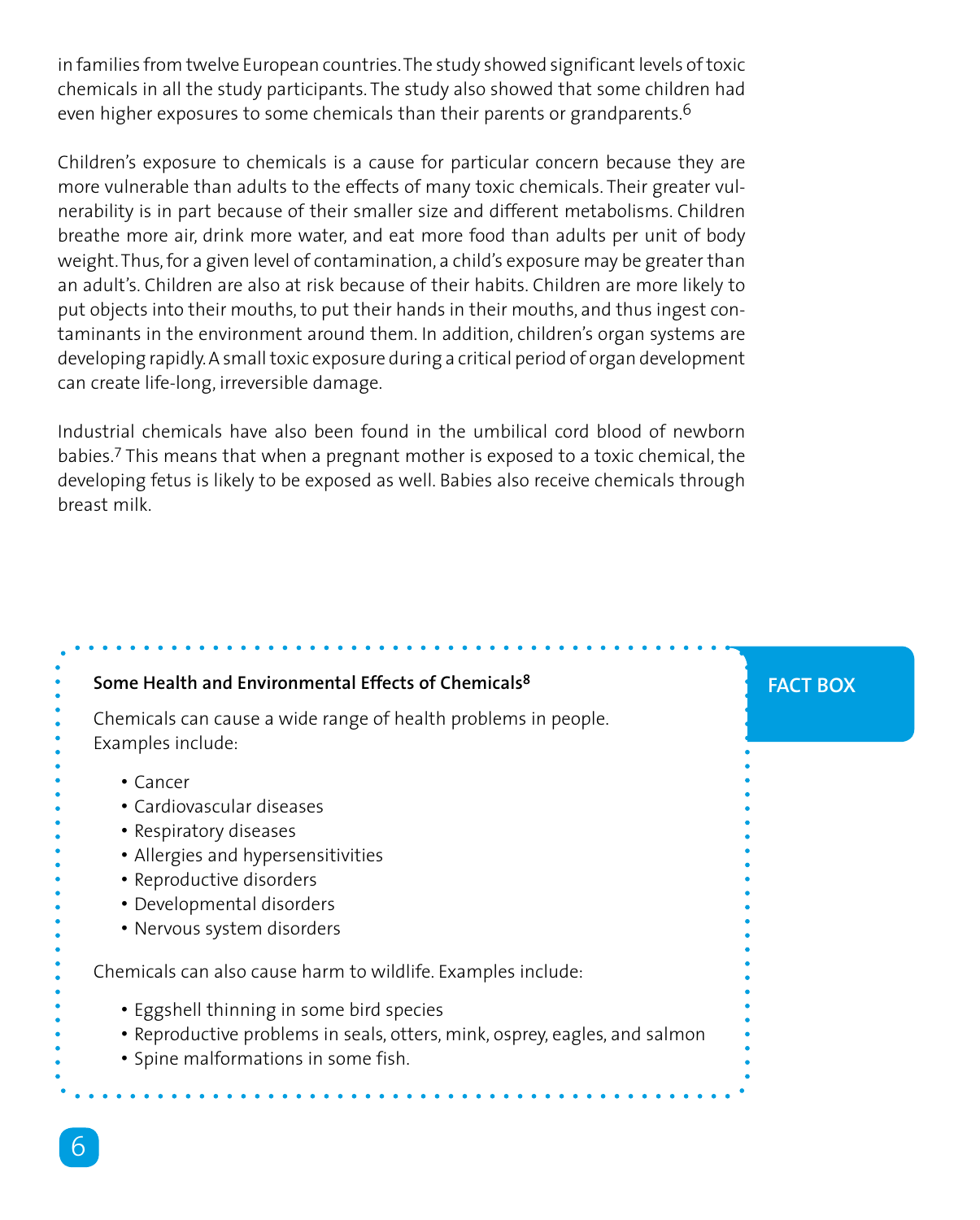### A short history of chemicals management

The history of chemicals risk management contains a significant number of unfortunate failures, well known examples being DDT, PCBs, dioxins, CFCs, lead, cadmium, mercury, and asbestos. In many of these cases, it is easy to see with hindsight that better attention to early warnings, and a more precautionary approach, could have helped to avoid human suffering and environmental damage.

The ambitions to reduce the negative impact of chemicals have gradually increased. In the 1960s, the focus was mainly on adverse effects from pesticides, very much due to the debate following the publication of Rachel Carson's "Silent Spring"9, but focus has also turned towards more general rules for chemicals. The first chemicals legislation in the EU, setting rules for classification and labelling of dangerous substances, was adopted in 1967<sup>10</sup>. Legislation has expanded significantly since then, but in an ad-hoc fashion that has left many chemicals unregulated. In 2005, there was still no single, overarching system in EU for ensuring that all chemicals are adequately tested and regulated.

The current system of chemicals regulations in the European Union has three main parts. These are firstly the regulations for new substances, which says that chemicals that are to be introduced on the European market should undergo a notification procedure prior to marketing. The procedure includes requirements that the chemical should be tested to enable a simple risk assessment. The second, the existing substances regulations covers over 100 000 chemicals. These are the chemicals that were available on the EU market before September 1981. The existing chemicals have never been submitted to test requirements, risk assessment or notification. According to the existing substances regulations, they are to be risk assessed one-by-one. The risk assessment process in which the existing substances are to be evaluated has turned out to be slow and resource consuming. Since 1993 draft risk assessments have been presented by the EU for a little over 100 chemicals in total.

A number of wider international initiatives were launched from the late 1960s onwards, such as the International Programme on Chemical Safety, (1980), the first OECD test guidelines (1981), and the OECD existing chemicals program (1987). In 2006, a global strategic approach for international chemicals management (SAICM) was adopted, making it the first global treaty to enhance control of industrial chemicals. SAICM is a follow-up to the UN Earth Summits in Rio de Janeiro and Johannesburg.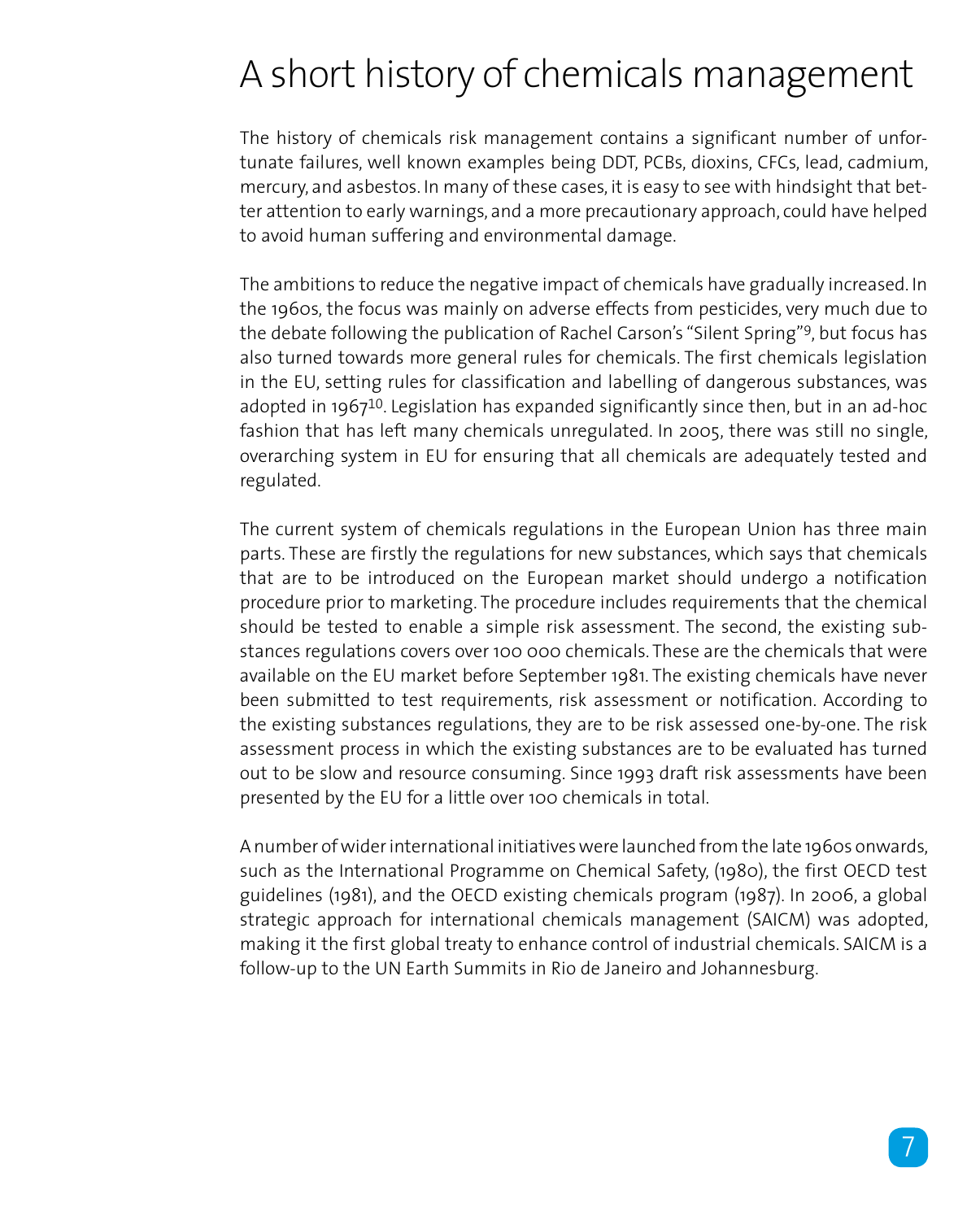# A constant lack of data…

In spite of the growing political interest, we still know very little about the industrial chemicals we use every day in industry and in products. For three out of four high volume chemicals on the market, information is lacking to carry out even a minimal risk assessment (see below).<sup>11</sup> About x thousand of the around seventy thousand chemicals in use have been classified as hazardous by the EU. But the reason is not that the rest are non-hazardous. Studies indicate that the number of classified substances would be much higher, if we only have had the capacity to test them 12

The problem is even greater when we take into account that many man-made substances are metabolized in both humans and other organisms. This may result in break down products that are even more toxic than the original compound.

Furthermore, we are almost always exposed to chemicals in combinations. Combinations can in some cases result in toxic effects other than the chemicals would produce individually. Since scientists generally study one chemical at a time, we have even less information on effects of chemicals in combination.

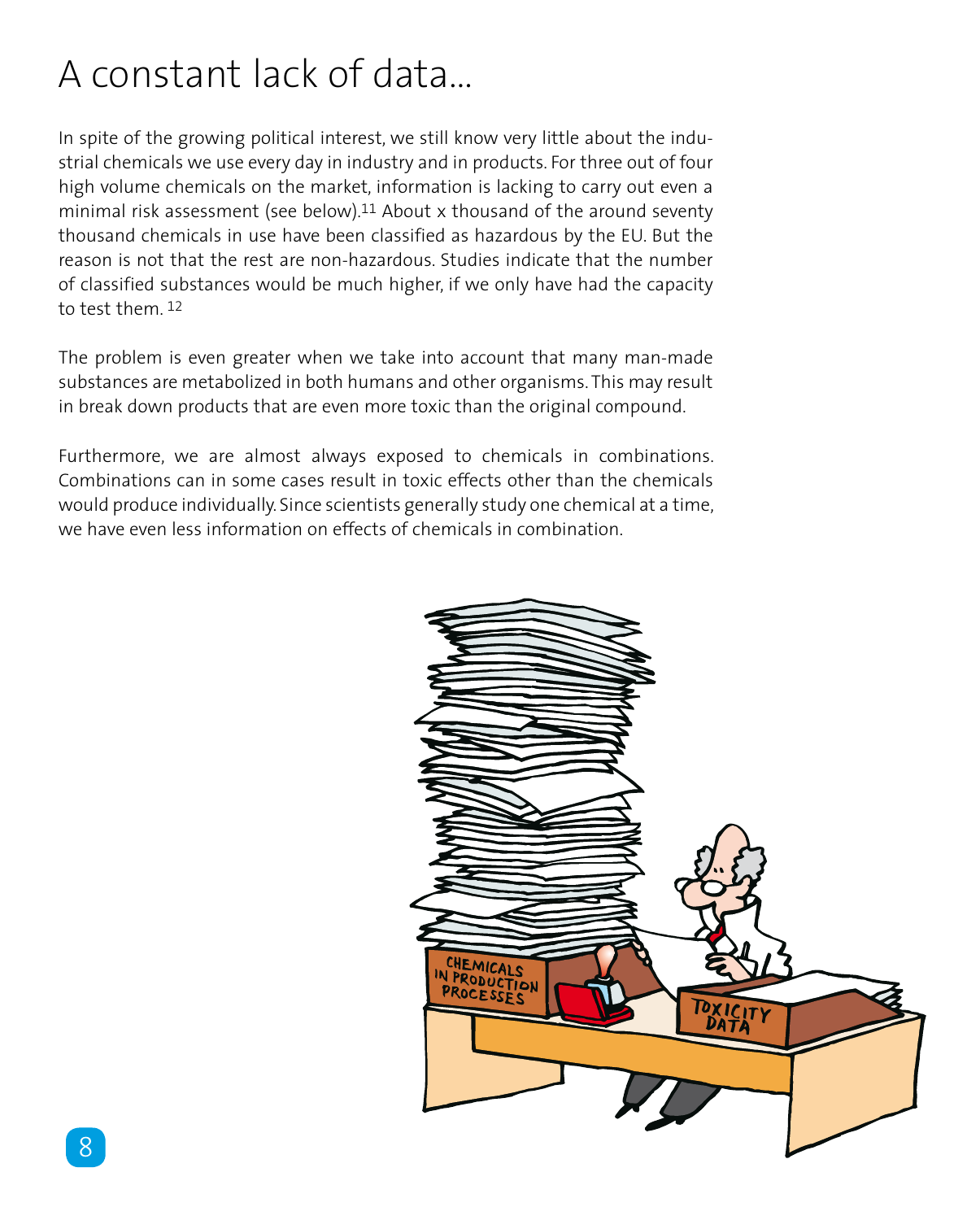### Getting to know the risks

With all scientific capacity and political will, why is the knowledge about chemical risks still so limited? The answer is found in the intrinsic complexity of health and environment interactions. In order to find solutions to the risk dilemma, we need to look at how risks are estimated today.

#### **\* Risk Assessment**

A scientific tool called risk assessment has been developed over decades as a basis for decision making. The risk assessment process aims at identifying chemicals of concern to human health and the environment, in order to take actions to reduce potential risks. The method relies on scientific data on exposure and effects. Absence of such data makes it impossible to calculate chemical risks.

### **FACT BOX**

### **Risk Assessment**

A risk assessment is only possible if scientific data is available about the substance. Such data is obtained through laboratory experiments and, in some cases, epidemiology or field studies. When data is available, risk assessment is usually performed through an evaluation of available data in four steps:

- 1. Hazard identification is the effort to determine the inherent ability of a substance to cause harm. (Such knowledge is usually obtained from animal experiments.)
- 2. The dose-response assessment describes the relationship between the level of exposure and the response of the exposed animals (or humans).
- 3. Exposure assessment aims to determine the likelihood and the extent of exposure to humans or animals.
- 4. Finally, in risk characterization, information gathered in steps 1 to 3 is used to assess whether actual levels of exposure are likely to cause harm. If actual exposures exceed the levels known to cause adverse effects in the laboratory, then the chemical is considered to be "of concern". The appropriate "margin of safety" is determined on a case-by-case basis.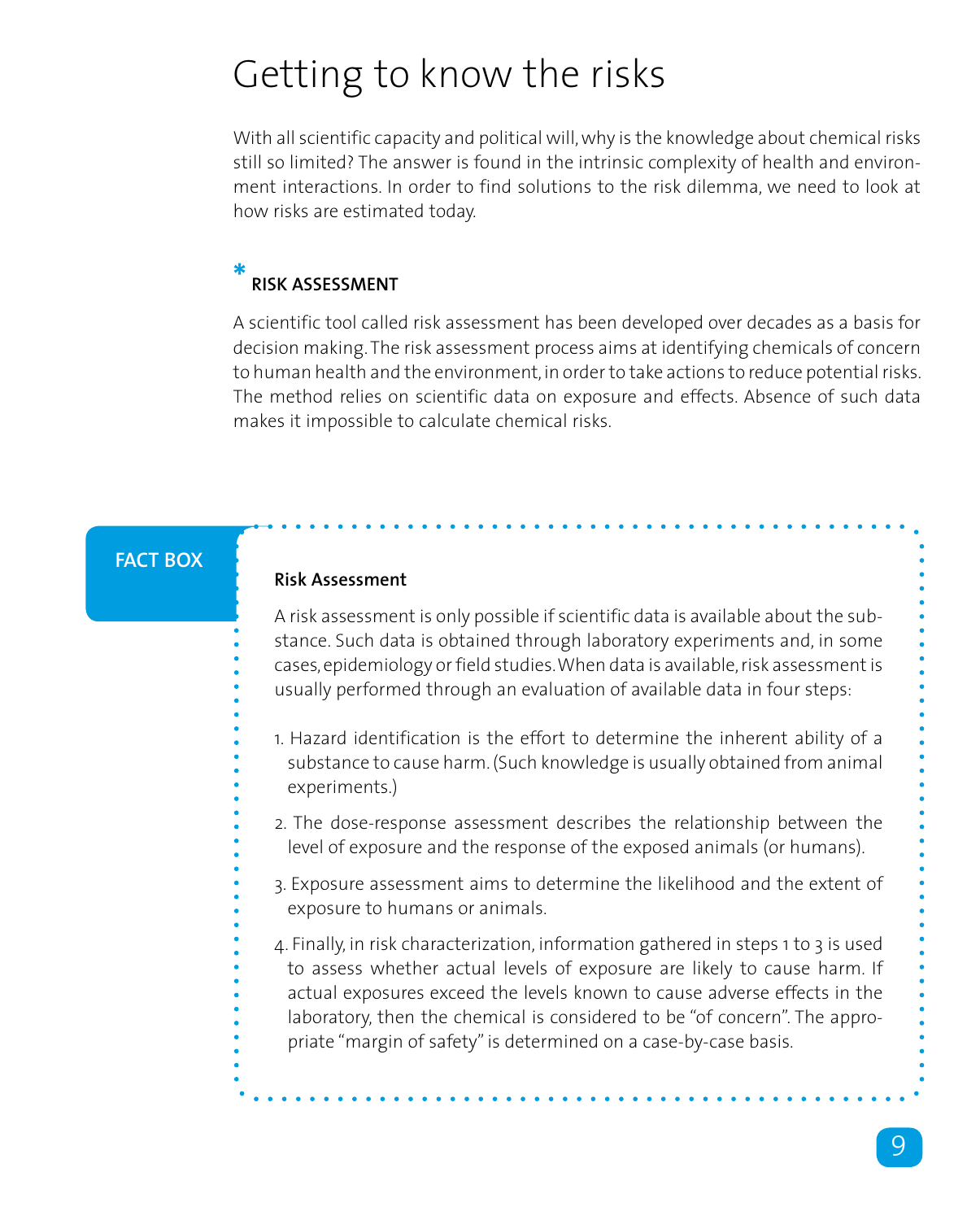Risk assessment (RA) represents a well established and commonly used method to estimate health or environmental risks from chemical uses. But it is important to note that RA falls short of giving all answers that are necessary to reduce risks from chemicals. This means that risk assessment has several important limitations when it is used as a basis for policy making. Let's have a look at some of these limitations:

Performing a proper RA requires extensive and detailed knowledge about both exposures and effects. This type of knowledge is very seldom readily available. We then depend either or both of the following:

- **I** Finding out what possible damage has already occurred from the use **of a chemical – i.e. looking at "real life" data.**
- *II* **Conducting laboratory tests to check if the chemical will cause an effect, and how much of the chemical is needed to for the effect to appear.**

#### **\* Using "real life data" to calculate risks**

Harmful effects of chemicals can be estimated by gathering information about humans that have been exposed to a certain chemical, a scientific method called epidemiology. The advantage of using "real life data" in risk assessment is that the size and nature of exposure are directly relevant to the assessment of human risk.13 Therefore, epidemiology provides important contributions to a health risk assessment and such data are usually given much weight in the risk assessment process.

But there is grave disadvantage: epidemiological data become available only after humans have been exposed and often injured due to chemicals. And as real life situations also include a multitude of other influences beside of the chemical that is studied (for instance a myriad of other exposures, genetic aspects, human behaviour and life-style factors!), it remains difficult to establish a link between the exposure to a single chemical and its effects. As a consequence, even very large risks can remain undetected in epidemiology.

#### **\* Using animal test data for human effects**

Because of these and other problems to carry out epidemiology studies, workable "real life" human data are only likely for a very limited number of substances. Instead, we are most often forced to use data from animal experiments.

It is widely accepted that effects seen in animal studies are relevant to assess the risk to humans.14 This assumption is scientifically valid since extensive experience shows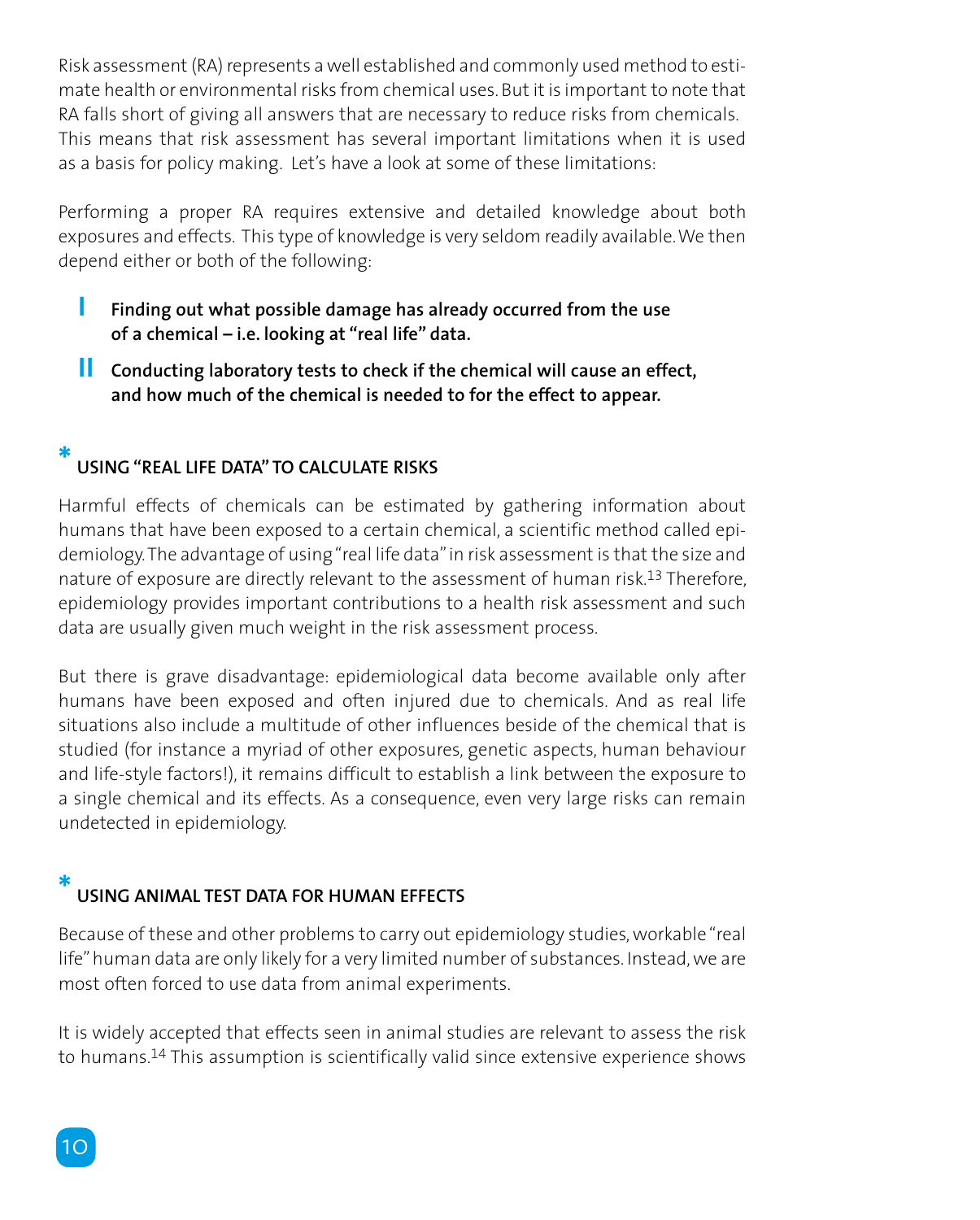that substances known to cause diseases in humans also, in the vast majority of cases, cause similar diseases in experimental animals. Furthermore, commonly used laboratory animals are similar, in biochemical and physiological respects, to humans and many other animal species. But in some cases there may be significant differences between, for instance, how a mouse and a human being react to a specific chemical.

#### **\* Danger of not detecting an increased risk**

The chance that a scientific study will detect a harmful effect depends on numerous factors, such as the scale of the risk. If a chemical increases the risk of an illness with only a fraction of a percent, the consequence can still be very significant if the exposure is widespread. For instance, if one million people get exposed to a chemical, e.g. through a consumer product, and the increased risk from the exposure gives rise to cancer in one out of 10 000 (0,01 %), the consequence would be 100 new cancer incidents.

Yet, animal studies and epidemiology generally fail to detect such a risk. As a rough rule, for an effect to be discovered in animal studies the added risk must be larger than 10 percent. In addition, many epidemiology studies also fail to detect excess risks much higher than 10 percent.

An example from epidemiology is a study on human cancer risk from acrylamide exposure via food. 15 This study included 987 humans with cancer, and about half as many healthy controls. The study found no link between exposure and incidences of four types of cancer. But a succeeding analysis of the study by other researchers showed that to enable detection of an effect at the size expected would have required a study of 470 000 humans with cancer and 235 000 healthy controls. 16

In comparison, the maximum number of animals in standardized tests is one hundred per group. To enable detection of adverse effects in such small groups it is common practice to increase the dose levels. Therefore, toxicity data is in many cases obtained from exposures that are higher than what is directly relevant to humans. Unfortunately this practice gives rise to new problems. Effects at high doses can be disproportionate, and also qualitatively different, from effects seen at low dose exposure. In risk assessment higher weight is usually assigned to effects seen at doses close to the exposure levels relevant to humans, but it is generally assumed that effects seen also at higher doses are relevant to risk assessment in the absence of evidence to the contrary.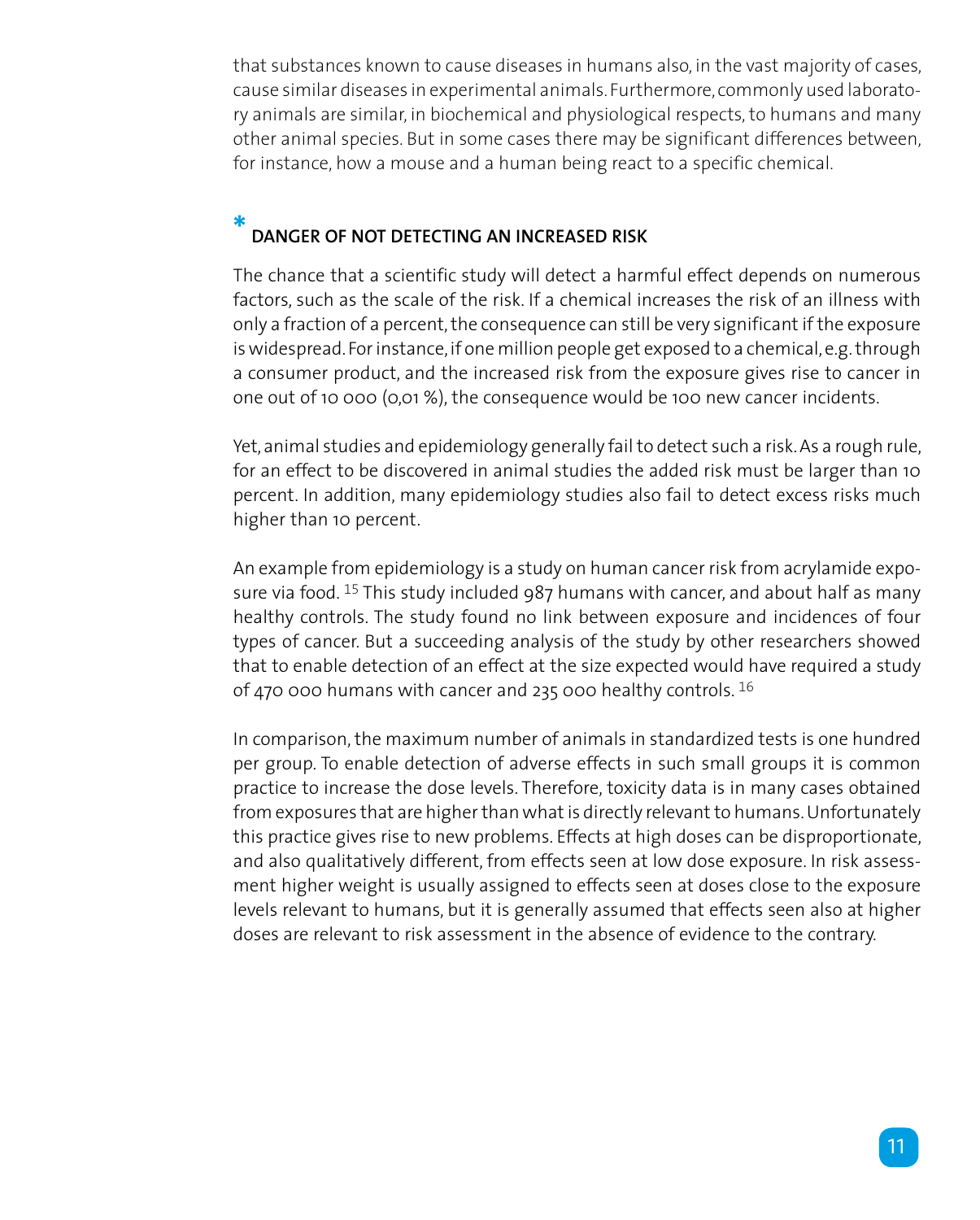### **Non-animal tests – a solution?**

**\***

Non-animal test models usually comprise organ- or cell cultures (mammalian, bacteria, or yeast cells are commonly used) that are exposed to the (potentially) toxic chemical under laboratory conditions. One advantage of using organ- or cell cultures is of course that animals are not needed – beneficial not least from an ethical point of view. Another advantage is the reduction of costs (which also means that more chemicals can be tested). Furthermore, they are powerful tools in providing detailed information about biological mechanisms of toxicity, for instance whether a chemical molecule can cross the cell membrane, or whether it will interact with structures on the cell surface or within the cell (such as bind to a receptor or interact with other large molecules like proteins or DNA).

However, cells in a test-tube constitutes only a vague replica of an intact body, with its many organs and processes (metabolism and organ repair mechanisms) interacting in a complex fashion. Non-animal models provide insights about how a chemical molecule can interact with biological material, but it can not answer the question of what (if any) adverse effect will manifest in an intact animal. Non-animal models can therefore not replace animal testing, but must supplement it.

This is also reflected in the regulatory system. Data from cell cultures are currently not sufficient for performing a hazard assessment according to the European classification and labelling directive. 17

### Problems interpreting data

For ethical and other reasons we do not perform large scale environmental experiments and toxicity experiments on humans. Laboratory experiments on animals, bacteria, etc are used as substitutes. Effects seen in animals under laboratory conditions are translated to human health risk or to risks to the entire ecosystem. But there are, as we have seen, important limitations. Even for the most well-examined substances significant uncertainty remains about their effects on human health or in the environment.

But also in cases where we have "sufficient" information, scientific controversies often occur around how to interpret the information. Let us use trichloroethylene (TCE) as an example. TCE is a widely used industrial solvent. We know a good deal about its toxicity compared with most industrial chemicals. At least fourteen long-term experiments have investigated TCE's ability to cause cancer in animals. There have also been at least eight high quality epidemiological studies on the substance looking at humans effects. A number of these studies have suggested that TCE can cause cancer,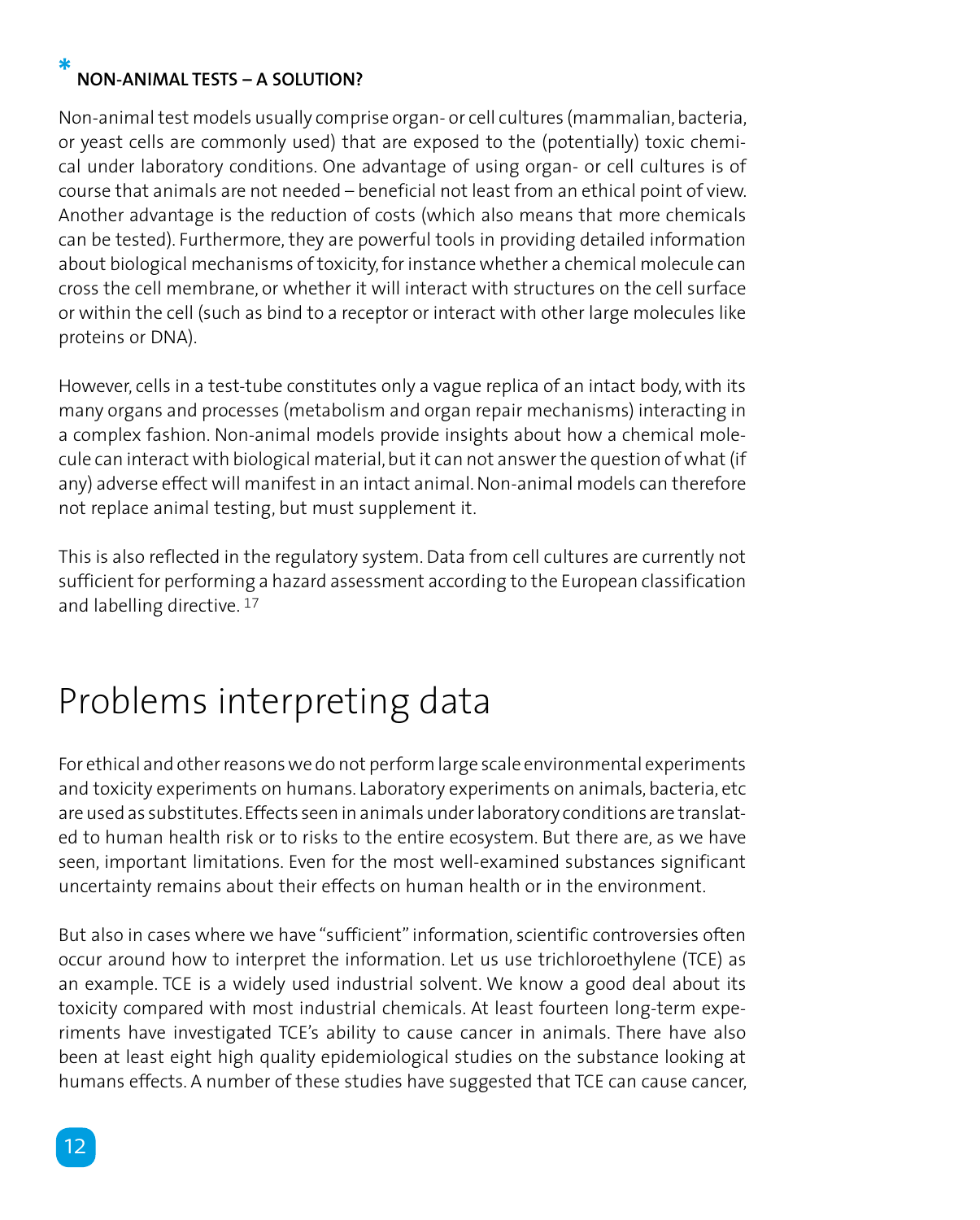especially in the liver and kidney. But risk assessors continue to disagree about the level of risk that the chemical poses. Thirty different risk assessments have been conducted for TCE, but they have not produced a consensus on the relationship between TCE exposure and cancer. 18

The differences between the TCE risk assessors included what types of data and how much data are needed to consider an effect proven, and the assumptions made regarding the nature and extent of human exposures.

## Who has the burden of proof?–

The current laws put almost all burden of proof on authorities and individuals when it comes to demonstrating harm from chemicals. With the exception of a few groups, such as pharmaceuticals, pesticides and food additives, manufacturers have the right to continue to produce and market chemicals without investigating risks or finding alternatives. As we shall see, it is a very costly and time consuming task to research health and environmental effects of chemicals. And since society has only capability to carry out risk assessments for a tiny portion of all chemicals in use, the production and sales of thousands of substances continue without market or legal consequences. Even in cases where a substance is strongly suspected of causing harm, investigations normally continue for many years, often without any preventative action. Only when the link between the substance and effect has been scientifically established, can measures usually be enforced against the use.

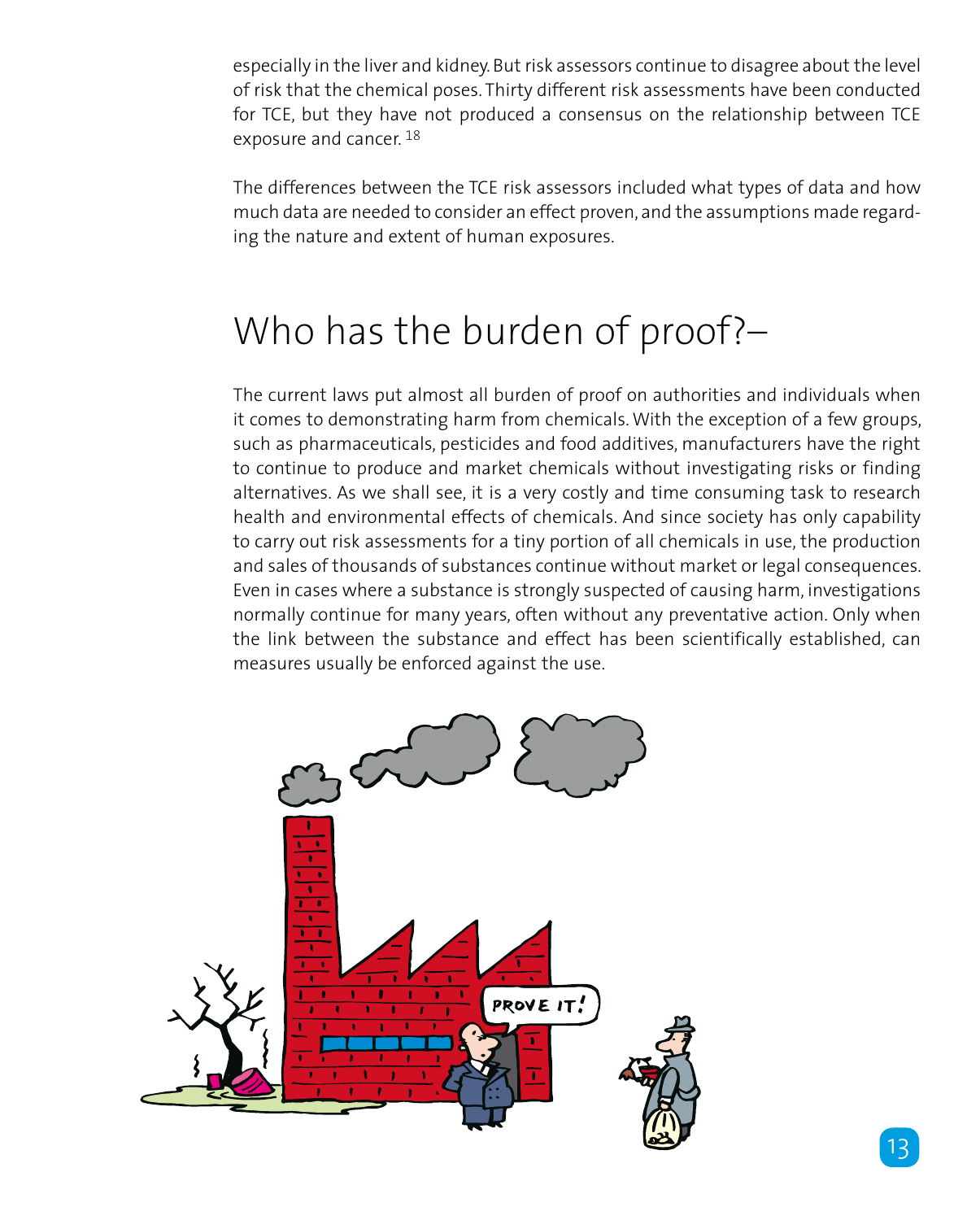### Lessons to be learned

There are many lessons to be learned from past decades of chemical management. Animal data and epidemiology are important sources of information to risk assessment. But the data on which we base risk assessments will always be subject to scientific uncertainty due to practical reasons (we cannot perform animal studies using billions of mice, and we cannot perform large scale experiments on humans). Any extrapolation of data may under- or overestimate actual risks.

It is also clear that increasing the number of laboratory tests won't solve the problem. Under the existing substances regulation, the burden is on government agencies to perform risk analyses of chemicals currently on the market to determine whether they are harming people and the environment. This occurs through risk assessment, which is often hampered by incomplete data. As a result, very few chemicals have been assessed fully for the risks they may pose.

Since 1994, the European Commission has drawn up lists of 141 priority chemicals to be assessed first for human health and environmental effects, from among the tens of thousands of chemicals that have not been adequately tested or assessed. As of 2005, the risk assessment and recommendation process has been completed for just 28 of these chemicals! 19 In other words, of around 70,000 chemicals that need to be assessed, risk analyses have been completed at a rate of fewer than three per year. At this rate, it would take more than 20,000 years to complete the process for the chemicals currently on the market!

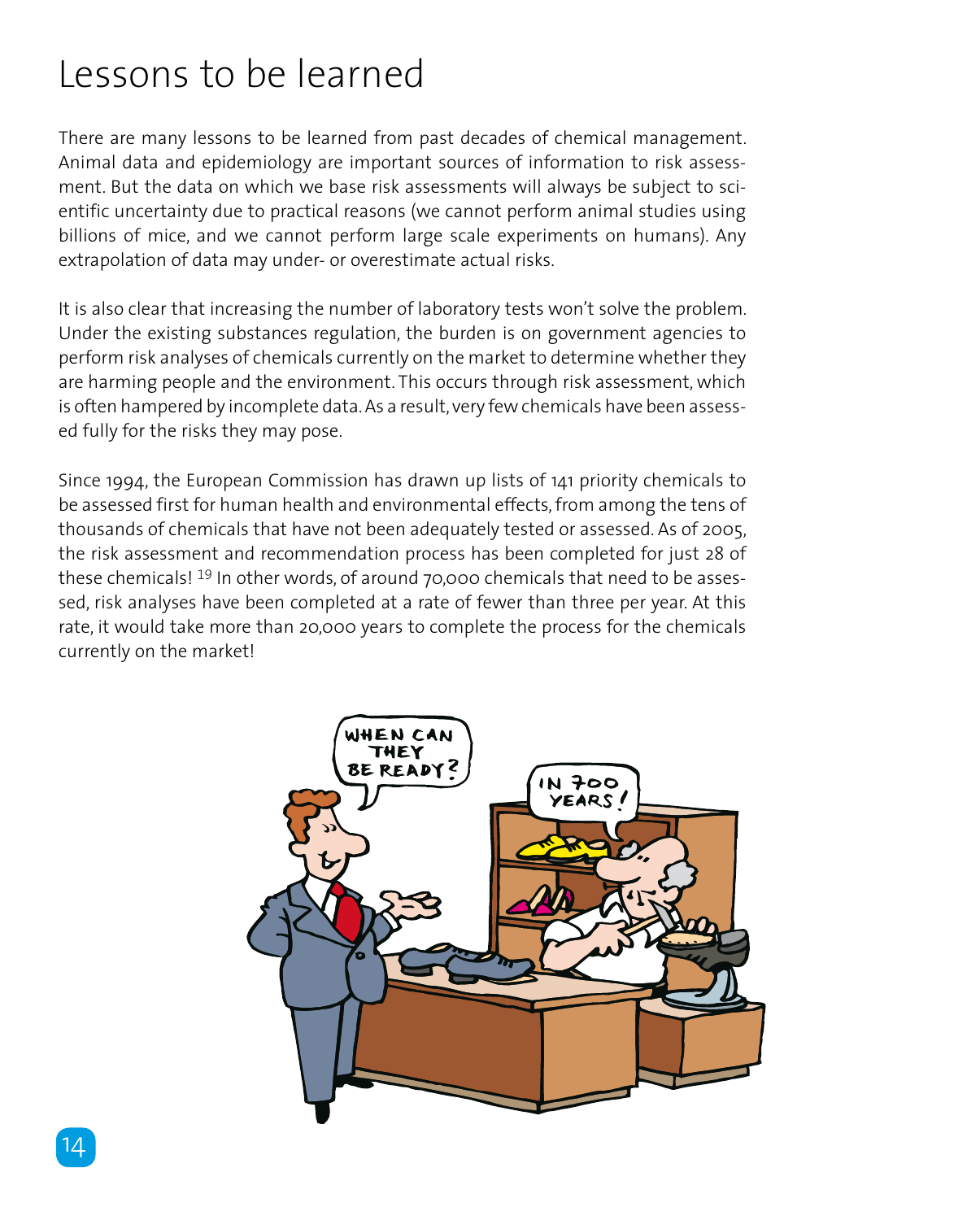While the nuances of the risk assessments are debated, chemicals are treated as though they were safe. At this rate, millions of people can be  $-$  and are  $-$  exposed to harmful chemicals over a period of years or decades, while the studies are being completed.

The central questions are therefore: How much evidence do we need in order to classify a chemical or an exposure as harmful? In particular, how much evidence do we need to warn people that a chemical might be dangerous to their health? How much do we need to know to limit exposures? And how much data – and what type of results – are needed to ban the use of a chemical? These are policy questions rather than scientific questions, i.e. they cannot readily be solved by just another toxicity study. They concern where to put the burden of proof, and what degree of caution is desired. There is no consensus about what constitutes an appropriate answer to them. 20

# *How much evidence do we need to warn people that a chemical might be dangerous to their health?*

### **Health and economic costs of inaction**

To postpone action against a substance that causes harm does not only lead to human suffering, illness and even death. It also creates large economic costs. The costs of treating environmentally-induced illnesses deplete the resources of individual families and can strain the capacity of government agencies that provide health and social services. And when fetal, infant, or childhood exposure to toxic chemicals impairs the ability of children to learn and develop normally, the long-term costs to an economy can be very significant.

The health and environmental benefits of safer chemicals management have also economic implications. For example, major economic savings are expected from the European Union's proposed new chemicals policy, REACH. A recent study estimated that REACH could produce economic gains worth up to  $\epsilon_4$ .8 billion annually by 2017, and up to  $\epsilon$ 95 billion over the following 25 years. In contrast, the total cost of implementing REACH is estimated at no more than  $\epsilon$ <sub>5</sub> billion spread over eleven to fifteen years. 21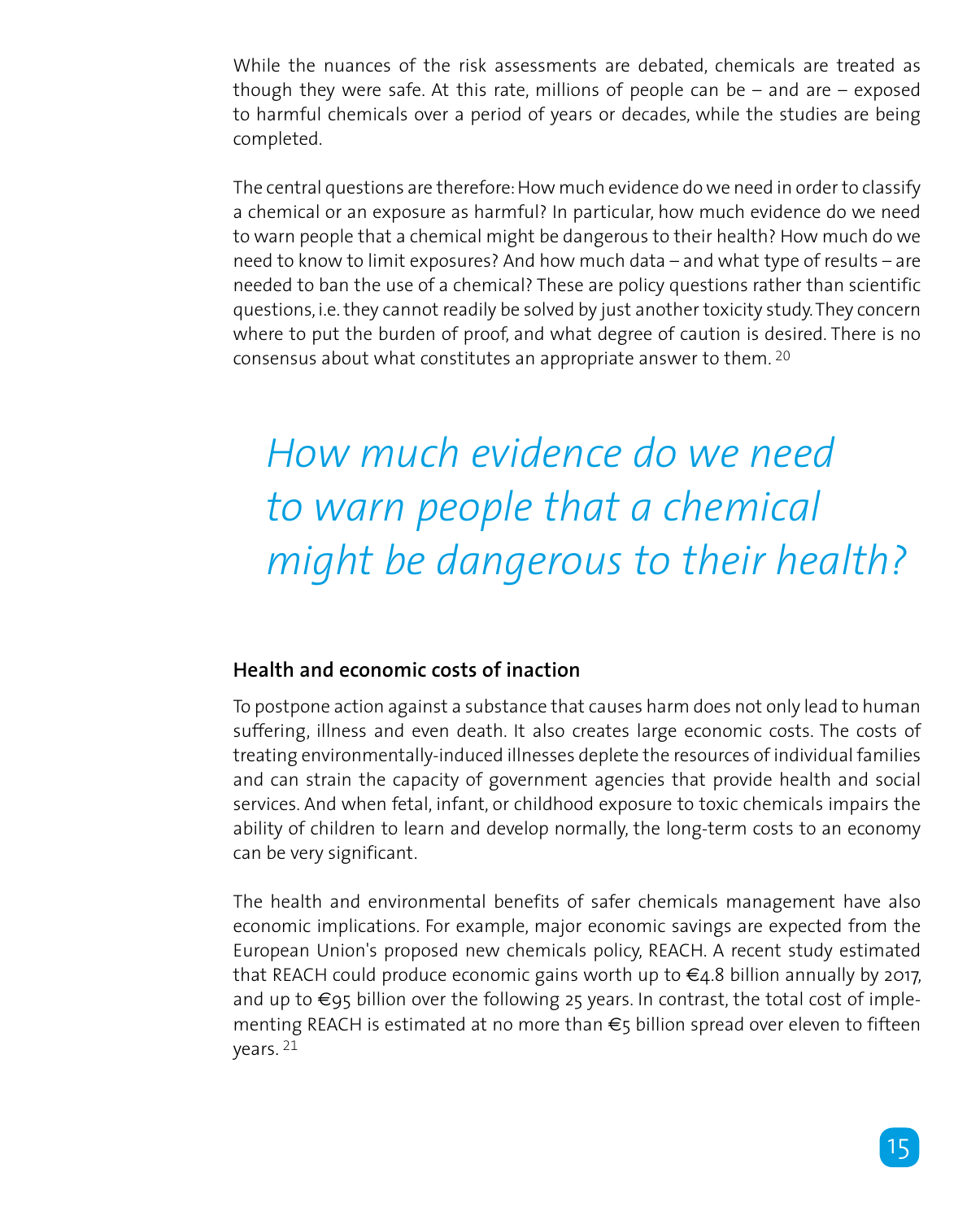The dilemma we confront in the field of chemical exposure can be described as follows:

Imagine that you are a medical doctor responsible for the health of a patient in severe crisis. Standing in front of the severely ill patient, would you just wait for a thorough examination that could take place during the coming week, or would you quickly act with precautionary measures until you have that information you need? Try to take best possible measures to reduce the risks while there is uncertainty?

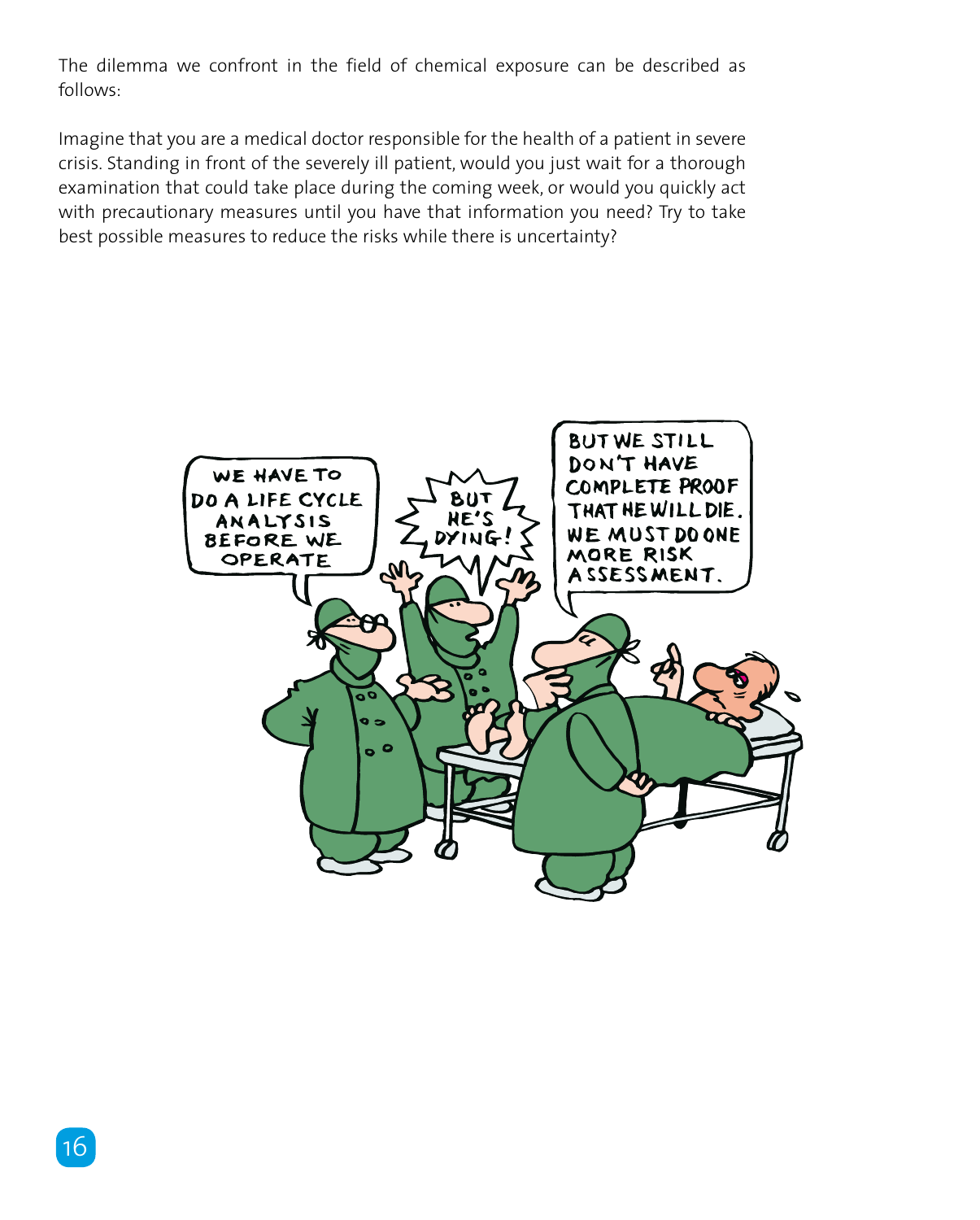## Finding solutions

How can we develop a system that effectively protects human health and the environment?

We need to develop the procedures for risk assessment to meet the need for handling scientific uncertainty. The decision makers in the field of public health need to be aware of the level of evidence<sup>22</sup> in order to determine the degree of precaution needed. Generally speaking, risk assessors should provide decision-makers with the information they need to make their decisions according to the precautionary criteria they have chosen.

We need to generate more knowledge about the industrial chemicals in commercial use. The proposed new REACH system in Europe aims at substantially increasing the knowledge on which chemicals risk management is based.23 Clearly the enormous knowledge gap that we are facing cannot be filled in one step. Since it will take long time to fill it, it is essential to collect the most important data for the most important chemicals first. In other words, priority setting for data acquisition is of major strategic importance. Furthermore incentives should be created so that data beyond what is required by the legislation is also generated. Companies that produce and sell chemicals should be required to show that their products meet reasonable safety standards before selling them.

We need to simplify the regulatory process to ensure that scientific data can effectively lead to actions that reduce risk when such measures are considered necessary.

*"Given our understanding of the way chemicals interact with the environment, we are running a gigantic experiment with humans and all other things living."* 

*– Sir Tom Blundell, Chairman, UK Royal Commission (June 2003)*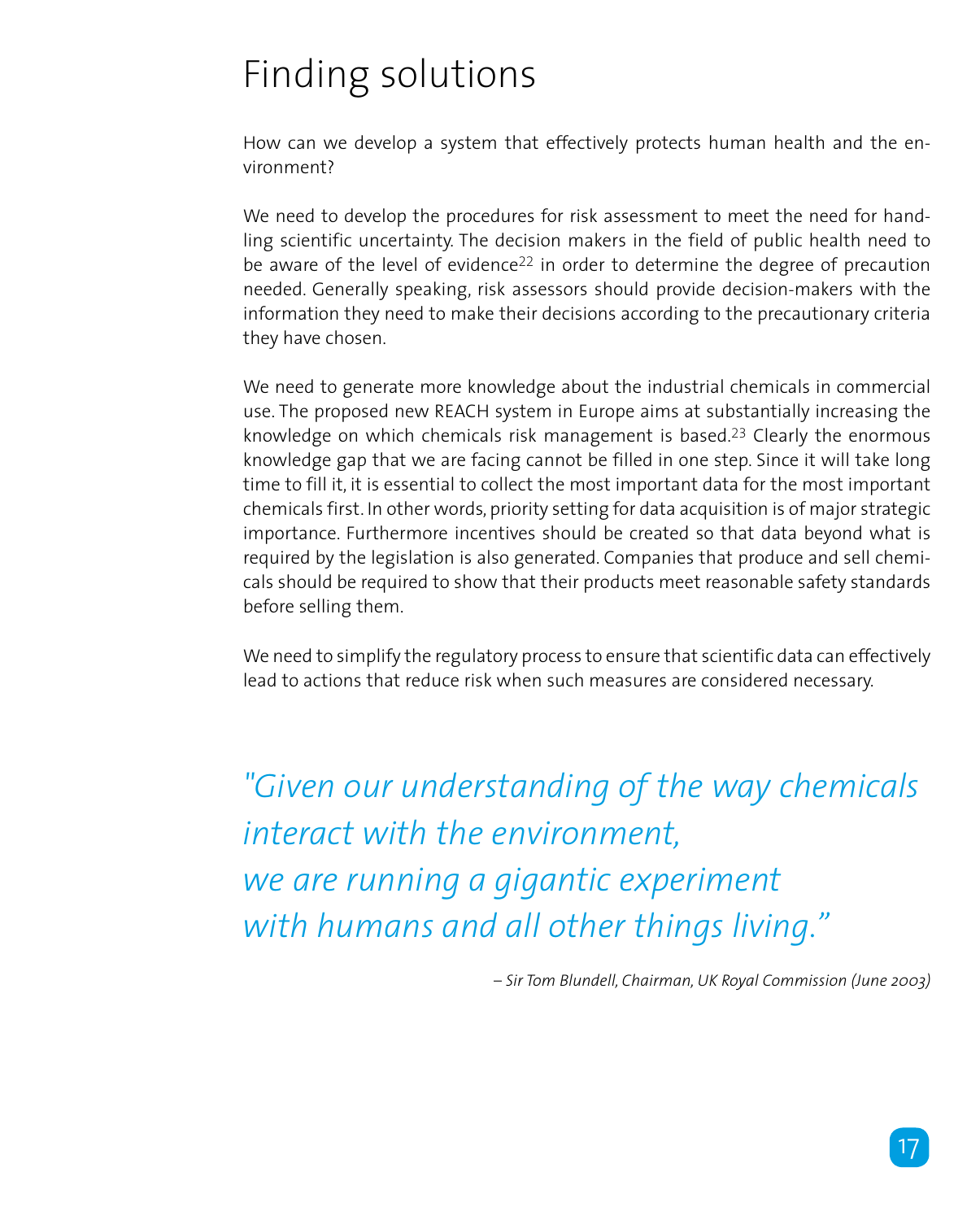### Further reading

- Chemicals in the Environment: Low Doses, High Stakes? European Environment Agency and UN Environment Programme, 1998, (The EEA and UNEP Annual Message 2 on the State of Europe's Environment). Available at HYPERLINK "http:// www.unep.ch/roe/publications/assessment/02\_chemicals.pdf" http://www.unep. ch/roe/publications/assessment/02\_chemicals.pdf
- Late lessons from early warnings: the precautionary principle 1896-2000, Environmental issue report No 22, European Environment Agency, 2001. ISBN 92- 9167-323-4
- Sandra Steingraber, Living Downstream: An Ecologist Looks at Cancer and the Environment (New York: Addison-Wesley, 1997).
- Sandra Steingraber, Having Faith: An Ecologist's Journey to Motherhood (Cambridge, MA: Perseus Books, 2001).
- Ted Schettler et al., Generations at Risk: Reproductive Health and the Environment (Cambridge, MA: Massachusetts Institute of Technology, 2000).
- Ted Schettler et al., In Harm's Way: Toxic Threats to Child Development (Cambridge, MA: Greater Boston Physicians for Social Responsibility, 2000).
- Hansson, S.O. and Rudén, C. (Eds.) Science for a safe chemical environment. Printed by US-AB, 2005 Stockholm, Sweden. ISBN 91-7283-704-7.
- Hansson, S.O. and Rudén, C. (Eds.) BETTER CHEMICALS CONTROL WITHIN REACH. Printed by US-AB, 2004 Stockholm, Sweden. ISBN 91-7283-991-0.

### References

- *1. European Environment Agency and UN Environment Programme, "Chemicals in the Environment: Low Doses, High Stakes?" (The EEA and UNEP Annual Message 2 on the State of Europe's Environment), p. 5.*
- *2. Tong, Shilu, Schirdming, Yasmin E. von and Prapamontol, Tippawan. Environmental lead exposure: a public health problem of global dimensions. Bull World Health Organ, 2000, vol.78, no.9, p.1068-1077. ISSN 0042-9686.*
- *3. European Commission 2001*
- *4. Steven N. Cuadra et al. Persistent Organochlorine Pollutants in Children Working at a Waste-disposal Site and in Young Females with High Fish Consumption in Managua, Nicaragua. AMBIO, 2006, Vol.35(3)*
- *5. See for instance: Thomsen, C. et.al (2002) Brominated Flame Retardants in Archived Serum Samples from Norway: A Study on Temporal Trends and the Role of Age Env. Sci. Technol., 36*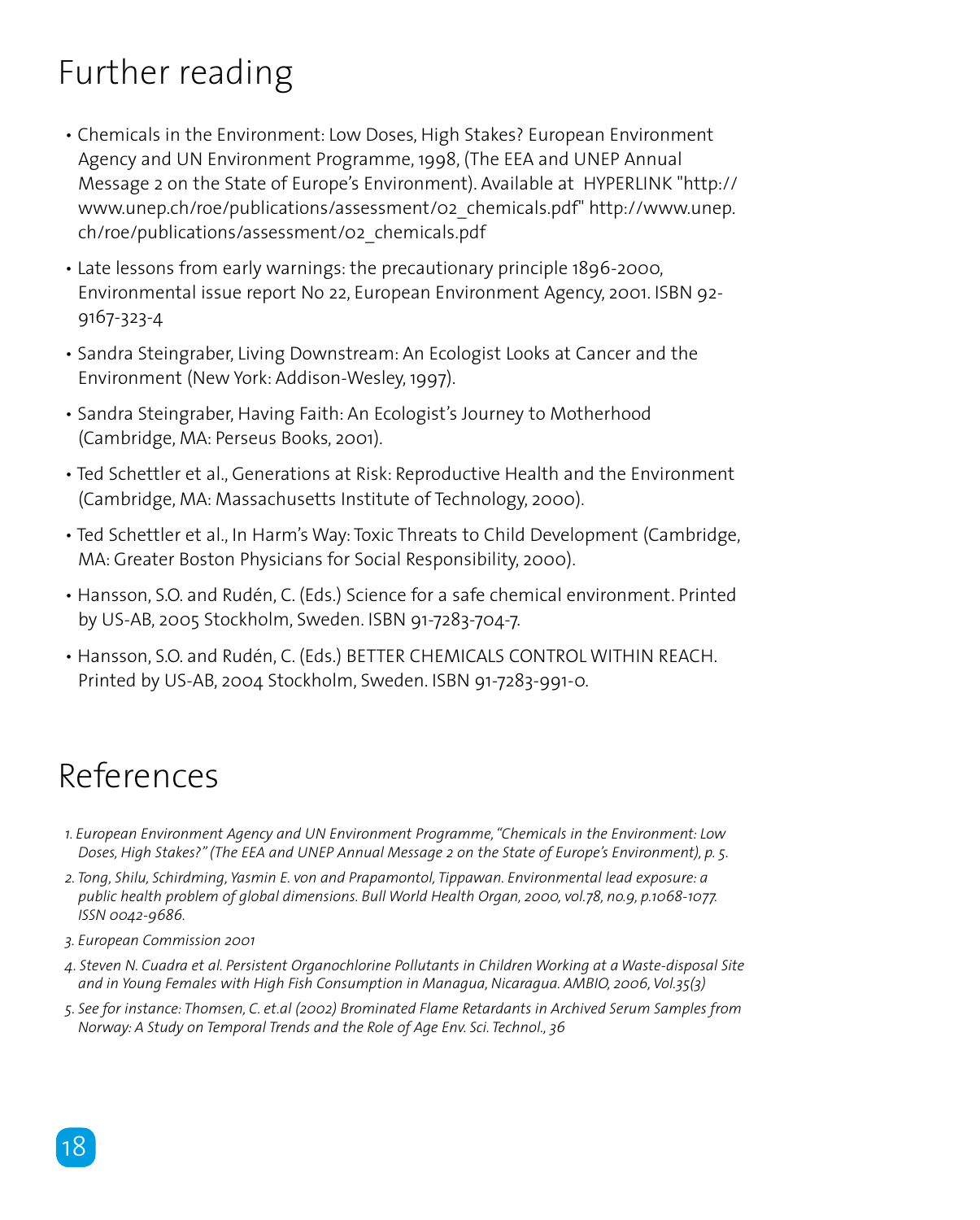*(7) 1414-1418.; Peters, RJB. (2005)"Man-made Chemicals in Maternal and Cord Blood," TNO (the Netherlands Organisation for Applied Scientific Research ).report B&O0A R 2005/129 (March 2005); LaKind JS, Wilkins AA, Berlin Jr CM. Environmental chemicals in human milk: a review of concentrations, infant exposures and health, and guidance for future research. Toxicol Appl Pharmacol. 2004 Jul 15; 198(2):184-208. Review.*

- *6. World Wildlife Fund,(2005) "Generations X: Safer Chemicals for a Healthier Future," (WWF DetoX Campaign,), available at HYPERLINK "http://www.wwf.be/detox/online\_publications/generations-Xreport.pdf" http://www.wwf.be/detox/online\_publications/generations-X-report.pdf., RJB.(2005)(the Netherlands Organisation for Applied Scientific Research ).*
- *7. Peters, RJB. (2005)"Man-made Chemicals in Maternal and Cord Blood," TNO (the Netherlands Organisation for Applied Scientific Research ).report B&O0A R 2005/129 (March 2005).*
- *8. European Environment Agency and UN Environment Programme, "Chemicals in the Environment: Low Doses, High Stakes?" (The EEA and UNEP Annual Message 2 on the State of Europe's Environment)*
- *9. Carson, R. (1962): Silent Spring Houghton Mifflin, Boston*
- *10. Council Directive (EEC) 67/548 of 27 June 1967 on the approximation of laws, regulations and administrative provisions relating to the classification, packaging and labeling of dangerous substances, Official Journal 196:1-5.*
- *11. Allanou, R., Hansen, B.G., van der Bilt, Y. (1999) Public Availability of Data on EU High Production Volume Chemicals, European Commission EUR 189 EN, Institute for Health and Consumer Protection, Ispra, Italy; Roe, D., Pease, W., Florini, K., and Silbergeld, E. (1997). Toxic Ignorance. Environmental Defense Fund (EDF).*
- *12. Ref from NewS or Denmark*
- *13. This does however not mean that the exposure situation for workers is similar to the exposure of the general population, and neither does it mean that the exposed workers are representative of the population at large (which includes e.g. children, older people, and people with different kinds of disease).*
- 14. In the preamble to each IARC (The International Agency for Research on Cancer) monograph since vol. *54, 1992.*
- *15. Mucci et al 2003*
- *16. Hagmar, L., Törnqvist, M., 2003. Inconclusive results from an epidemiological study on dietary acrylamide and cancer. British Journal of Cancer 89, 774–775.*
- *17. Council Directive (EEC) 67/548 of 27 June 1967 on the approximation of laws, regulations and administrative provisions relating to the classification, packaging and labeling of dangerous substances, Official Journal 196:1-5*
- *18. Christina Rudén, "From Data to decision: A Case Study of Controversies in Cancer Risk Assessment," Doctoral Thesis, Institute of Environmental Medicine, Karolinska Institutet, Stockholm, Sweden, 2002.*
- *19. European Chemical Substances Information System, information available at HYPERLINK "http://ecb. jrc.it/esis/esis.php?PGM=ora" http://ecb.jrc.it/esis/esis.php?PGM=ora, viewed September 2005.*
- *20. S. Contini, A. Amendola, and I. Ziomas, Benchmark Exercise on Major Hazard Analysis, Ispra, Italy: Commission of the European Communities Joint Research Center, 1991.*
- *21. ENDS Environment Daily, ISSUE 2040 16 February 2006; Commission report: The impact of REACH on the environment and human health, HYPERLINK "http://europa.eu.int/comm/environment/chemicals/ pdf/impact\_on\_environment\_report.pdf" http://europa.eu.int/comm/environment/chemicals/pdf/ impact\_on\_environment\_report.pdf*
- *22. The levels of evidence may differ in a scale from non-significant, scientific based suspicion, until "beyond all reasonable doubt".*
- *23. REACH (Regulation, Evaluation and Authorisation of Chemicals) The proposal for a new regulation of chemicals in the EU.European Commission 2003, see http://europa.eu.int/comm/environment/chemicals/reach.htm*